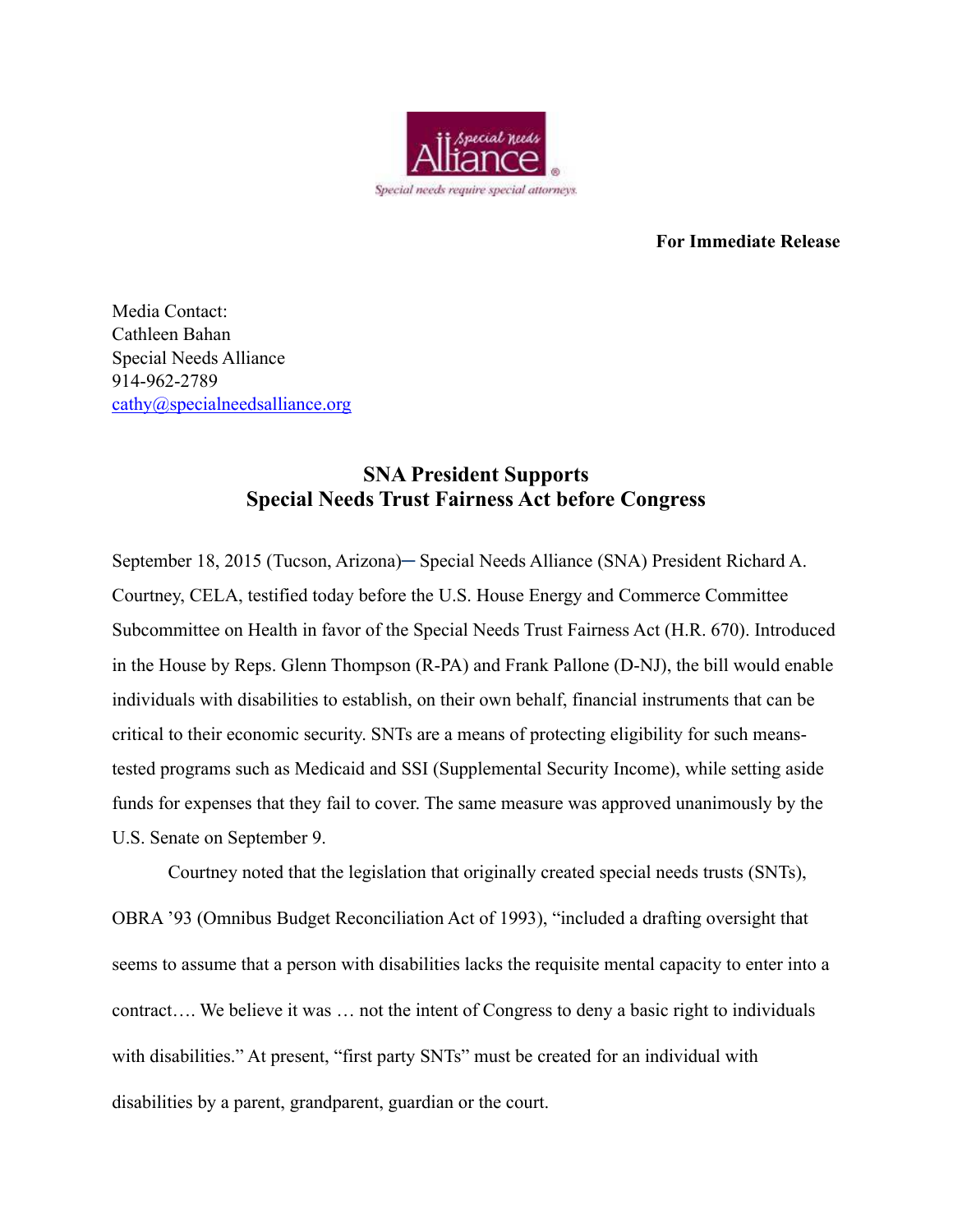His remarks were grounded in both his professional background as a special needs and elder law attorney and his personal experience as the father of a daughter with cerebral palsy and learning disabilities. Speaking of daughter Melanie's determination to live as independently as possible, he noted, "She has never wanted help with things she could capably do. She does, however, need and is receiving care under a Medicaid waiver benefit. The cost of paying for her care and supportive services is high, and she must rely, as do many persons with disabilities, on programs like Medicaid."

Current law would prevent her from creating her own trust if she were to receive an inheritance or settlement, and she could lose the Medicaid waiver benefits that pay her attendant to assist her for a few hours daily with certain activities of daily living. Having an SNT would allow Melanie to pay for additional health care not covered by Medicaid, as well as basic needs such as clothing, going to the hairdresser, furniture for her home or a computer. "These are things that many of us take for granted, yet many individuals with disabilities don't have the necessary resources to make such purchases without funds from a special needs trust," Courtney continued.

"Beyond the degrading presumption of mental incompetence, the effect of the law means that persons with disabilities who have no close family must petition the court and undergo unnecessary legal fees, court delays, and even potential guardianship. In some cases, if the individual does not have the funds to hire a lawyer, then she or he loses access to necessary government benefits."

SNA is a national, not-for-profit organization committed to helping individuals with disabilities, their families and the professionals who serve them. Membership is based on a combination of relevant legal experience in the disability and elder law fields, direct family